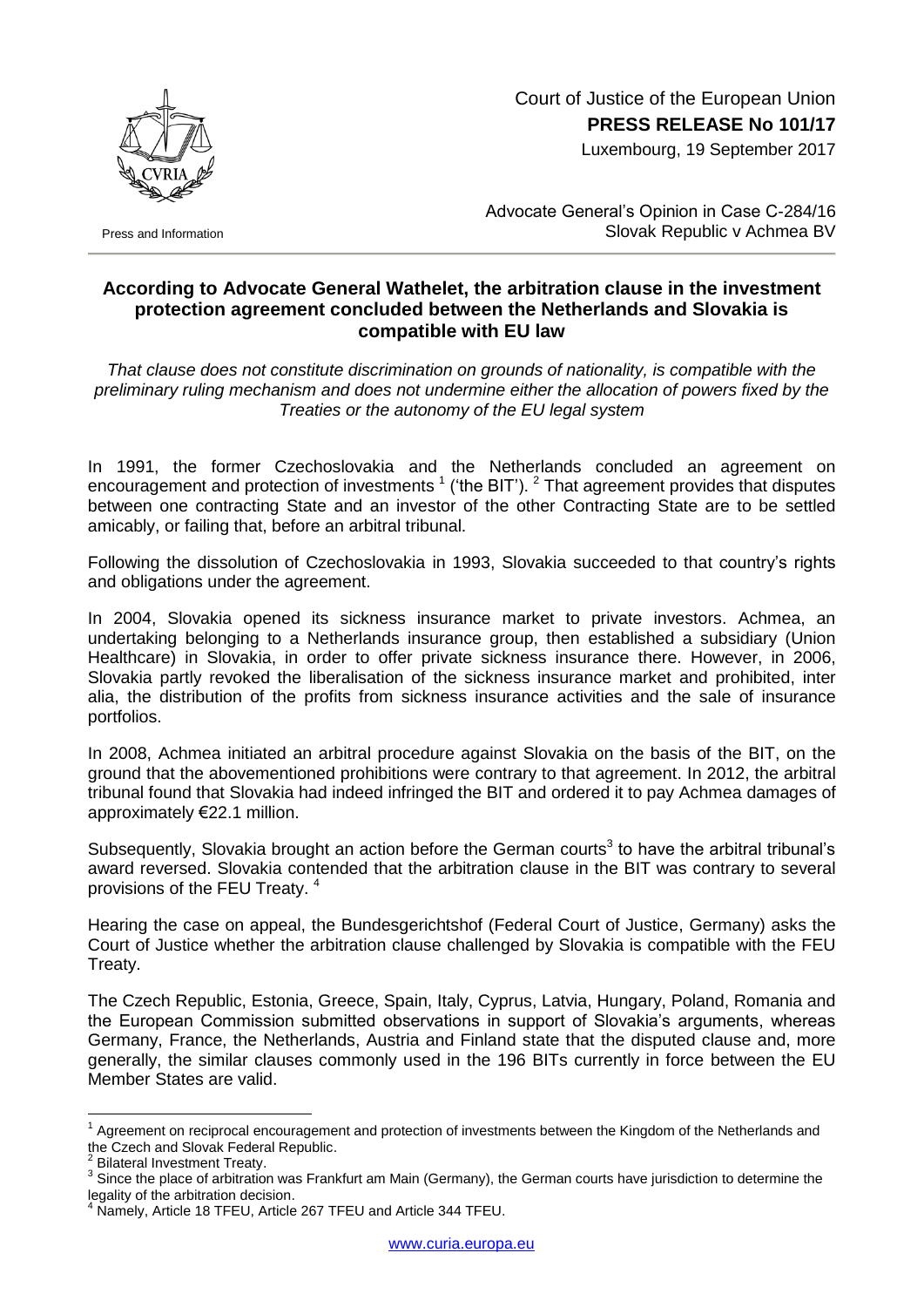In today's Opinion, Advocate General Melchior Wathelet observes, first of all, that the **disputed clause does not constitute discrimination on grounds of nationality prohibited by EU law** and, therefore, does not infringe Article 18 TFEU. While only Netherlands investors are enabled by that clause to submit a dispute relating to an investment made in Slovakia to the arbitral tribunal, the investors of most of the other Member States benefit from an equivalent protection on the basis of the BITs which their respective Member States of origin have concluded with Slovakia. In that regard, the Advocate General points out that equally nor do investors from a Member State which has not concluded such a BIT with Slovakia suffer discrimination on grounds of nationality because of the clause in question. According to the Advocate General, the FEU Treaty and the case-law of the Court require that investors from a Member State other than Slovakia, on Slovak territory in a situation governed by EU law, are treated in the same manner as Slovak investors and not as investors from a third Member State.

Next, the Advocate General considers that the arbitral tribunal constituted on the basis of the disputed clause is a court or tribunal common to the Netherlands and Slovakia, permitted to request the Court to give a preliminary ruling. That arbitral tribunal derives from binding legal provisions (in particular those of the BIT concluded between the Netherlands and Czechoslovakia), is part of a permanent arbitration system established by the two Member States concerned, has compulsory jurisdiction to determine investment disputes in the context of *inter partes* proceedings and takes its decisions with complete independence and impartiality, on the basis of rules of law. Consequently, according to the Advocate General, **the arbitration system does not fall outside the scope of the preliminary ruling mechanism established by Article 267 TFEU and is, therefore, compatible with that article.** Furthermore, in such a case, that system of arbitration cannot undermine either Article 344 TFEU, which requires the Member States to submit a dispute concerning the interpretation or application of the Treaties to a method of settlement provided for therein, or the allocation of powers determined by the Treaties and, accordingly, the autonomy of the EU legal system.

Lastly, should the Court find that the arbitration system at issue falls outside the scope of the preliminary ruling mechanism, the Advocate General notes that the requirement provided for in Article 344 TFEU applies only to disputes between Member States or between Member States and the Union. It follows that **a dispute between an investor and a Member State does not come under that article.**

Similarly, the Advocate General considers that although EU law is part of the law applicable to disputes between the Netherlands investors and Slovakia, that fact does not mean that those disputes concern the interpretation and application of the Treaties. In that context, the Advocate General **rejects the Commission's argument that EU law offers investors**, in particular through fundamental freedoms and the Charter of Fundamental Rights of the European Union, **full protection in the field of investments.** According to the Advocate General, the scope of the BIT at issue is wider than that of the EU and FEU Treaties and the guarantees of the protection of investments introduced by that agreement are different from those afforded in EU law, **without however being incompatible with EU law.**

For those reasons, the Advocate General is of the view that **the disputed clause does not undermine the allocation of powers fixed by the Treaties and, thus, the autonomy of the EU legal system.**

**NOTE:** The Advocate General's Opinion is not binding on the Court of Justice. It is the role of the Advocates General to propose to the Court, in complete independence, a legal solution to the cases for which they are responsible. The Judges of the Court are now beginning their deliberations in this case. Judgment will be given at a later date.

**NOTE:** A reference for a preliminary ruling allows the courts and tribunals of the Member States, in disputes which have been brought before them, to refer questions to the Court of Justice about the interpretation of European Union law or the validity of a European Union act. The Court of Justice does not decide the dispute itself. It is for the national court or tribunal to dispose of the case in accordance with the Court's decision, which is similarly binding on other national courts or tribunals before which a similar issue is raised.